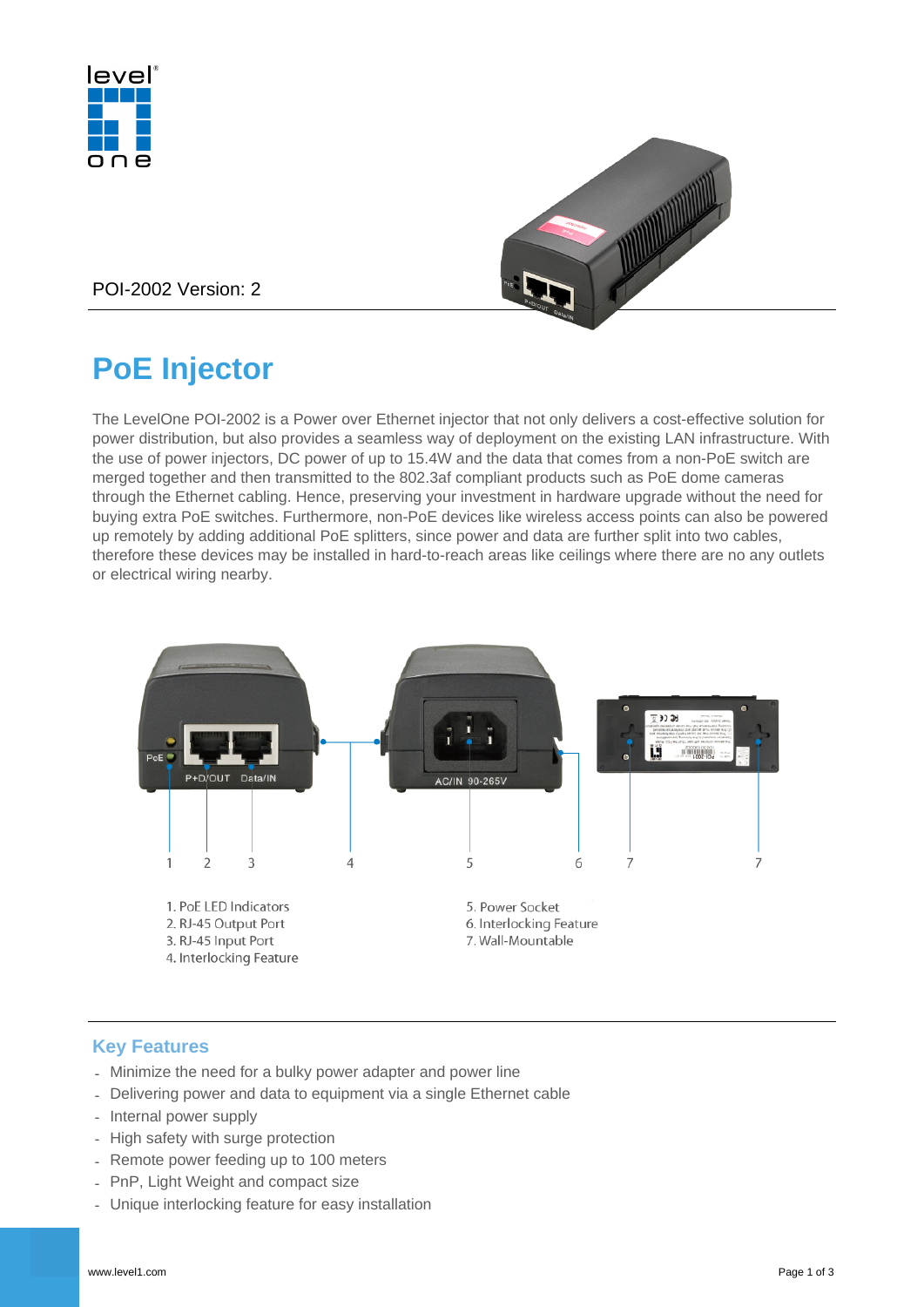# **Specifications**

# **System Specifications**

Standards & Protocols: IEEE 802.3 10Base-T, Ethernet IEEE 802.3u 100Base-TX, Fast Ethernet IEEE 802.3af Power over Ethernet (PoE)

## Connectors and Cabling:

1 x 10/100Base-TX RJ-45 Input Port 1 x 10/100Base-TX RJ-45 PoE Output Port

### Indicator:

Power, PoE

Pin Assignment and Polarity:

4/5 (+), 7/8 (-)

## Power:

PoE Power Output: DC 52V / 15.4W Unit Output Voltage: DC 52V / 0.3A Power Requirement: 100-240V AC, 50/60Hz, 0.8A Power Consumption: 15.4W (Max.)

## **Environment**

## Temperature (°C):

Operating: 0°C ~ 45°C Storage: 0°C ~ 70°C

Humidity (Non-condensing): Storage: 5% to 95% Operating:  $5 \sim 95\%$ 

### **Physical Specifications**

Dimensions (W x D x H mm): 87.9 x 51.3 x 166mm

Weight (g): 350g

#### **Others**

Approval and Compliance: FCC Part 15, CE

Deployment: Wall mount